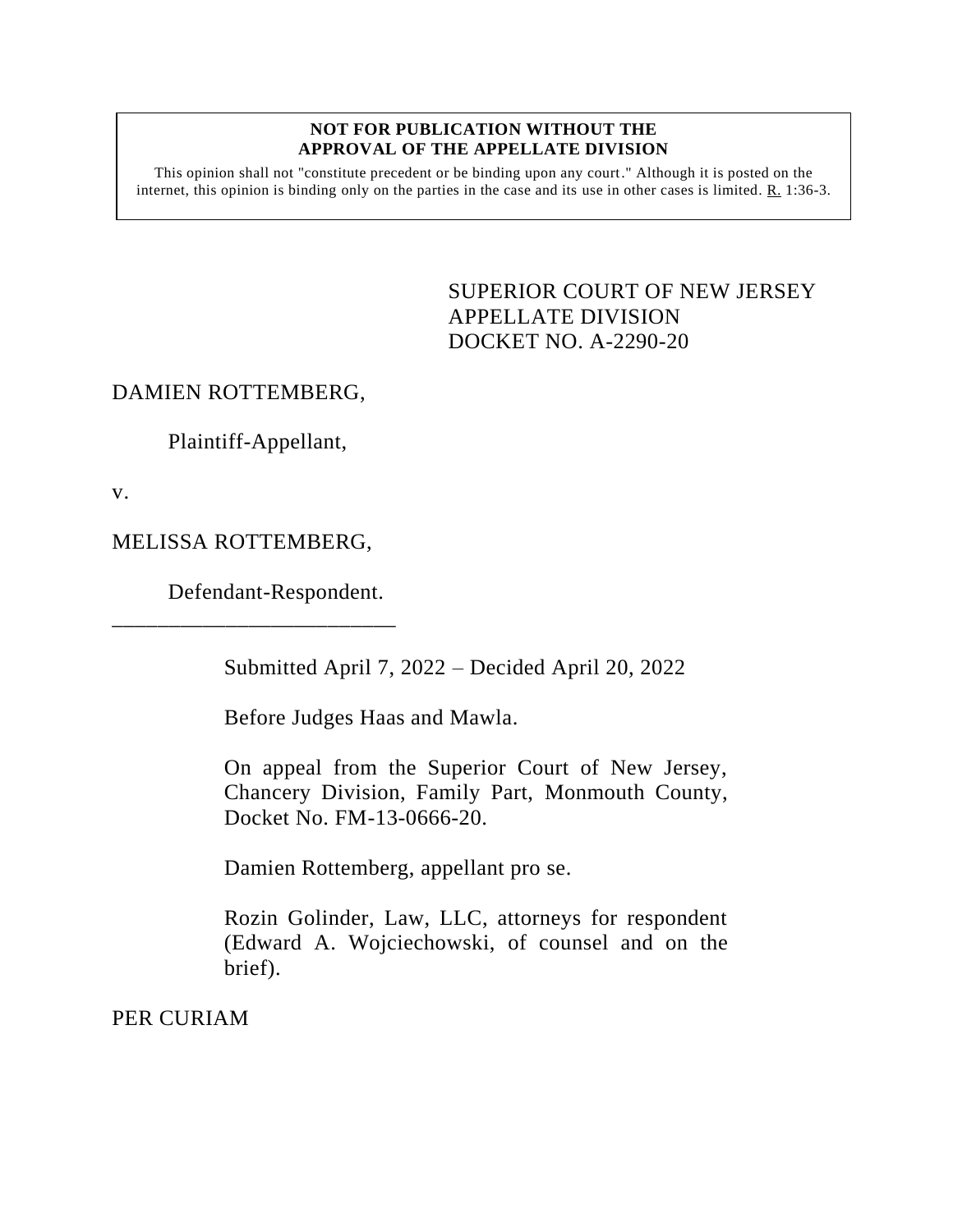In this post-judgment matrimonial matter, plaintiff appeals from the Family Part's March 5, 2021 order that denied his motion to modify the existing child custody and parenting time order. We affirm.

The parties were residents of New York. They were married in June 2009 and divorced in April 2015. They have one child, born in August 2011.

Prior to their divorce, a New York judge conducted a multi-day custody trial. On June 17, 2014, the judge issued an order granting defendant sole legal and primary physical custody of the parties' child. The order also permitted defendant to relocate from New York to Hoboken, New Jersey. The order granted plaintiff parenting time on alternate weekends from Friday to Sunday after the child began kindergarten and on Wednesdays after school.<sup>1</sup> The judge also set a vacation and holiday parenting time schedule.

On May 9, 2018,<sup>2</sup> a different New York judge granted defendant's subsequent motion to relocate from Hoboken to Manalapan. The judge's order stated that plaintiff would continue to have parenting time with the child on alternate weekends from Friday to Sunday, every Wednesday immediately after

<sup>&</sup>lt;sup>1</sup> Before the child began kindergarten, plaintiff also had overnight parenting time each week from Tuesday to Wednesday. This was no longer possible once the child started school.

<sup>&</sup>lt;sup>2</sup> The order was dated May 3, 2018, but was filed by the court on May 9, 2018.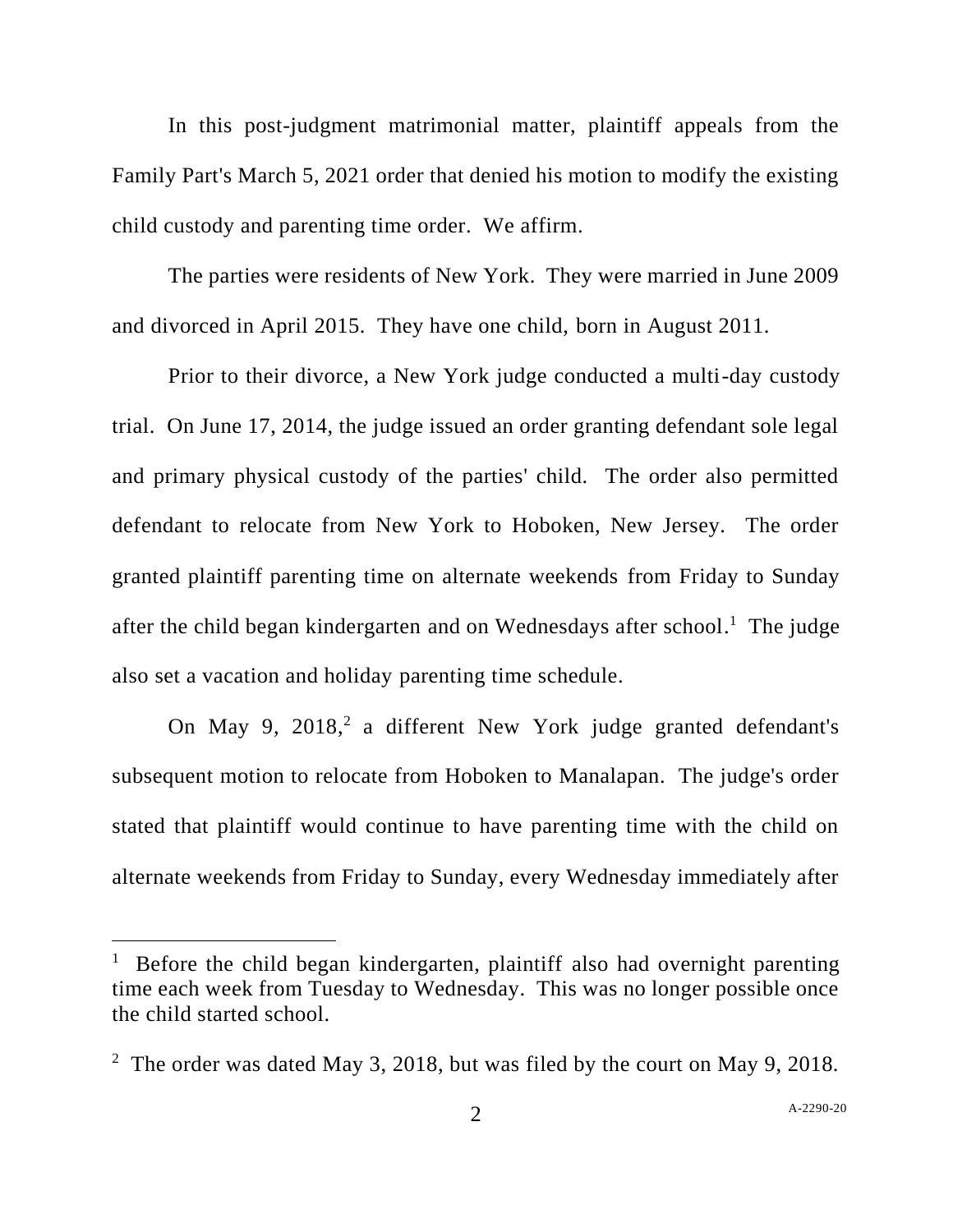school until 7:00 p.m., and pursuant to the established vacation and holiday parenting time schedule.

Thereafter, plaintiff filed two motions in the New Jersey Family Part seeking to grant him legal custody of the child and increase his parenting time. The trial judge denied the first motion without prejudice on June 19, 2020, and ordered the parties to engage in mediation. The judge denied plaintiff's second motion on October 19, 2020, 3 after finding that New York had not yet relinquished jurisdiction of the custody issues to New Jersey under the Uniform Child Custody Jurisdiction and Enforcement Act, N.J.S.A. 2A:34-53 to -95.

Plaintiff then asked the New York court to transfer jurisdiction of the custody and parenting time issues to New Jersey where the parties' child now lived. The court granted this motion on December 24, 2020.

Shortly thereafter, plaintiff filed a motion in the Family Part "request[ing] to open a trial to change custody" and to "[c]hange [v]isitation arrangements[.]" Plaintiff argued that because New Jersey now had jurisdiction over custody and parenting time issues, the court should revisit the New York courts' determinations and grant him legal custody of the child.

<sup>&</sup>lt;sup>3</sup> This order was dated October 16, 2020, but filed on October 19, 2020.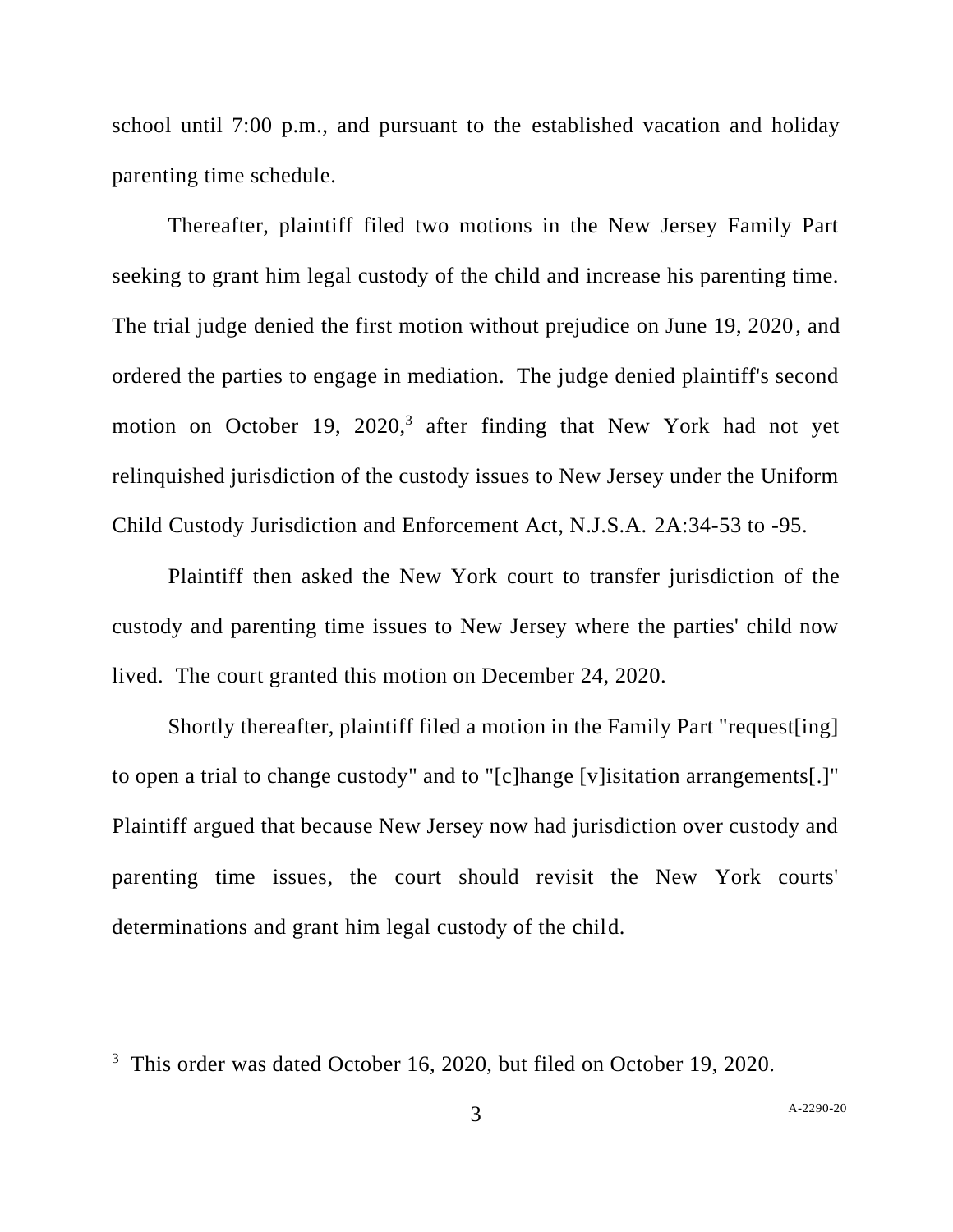The trial judge conducted oral argument and denied plaintiff's motion on March 5, 2021. In the written findings accompanying her order, the judge explained that plaintiff failed to establish a change in circumstances since the May 9, 2018 order that required a modification of custody and parenting time. The judge stated:

> There is no change in circumstances since the previous [o]rder wherein the New York court had the same facts and circumstances before it that are presently before the court. New York has acceded jurisdiction of the custody matter only to New Jersey and this court does not find plaintiff to have established a prima facie change in circumstance to demonstrate a revisit to legal custody or the parenting time schedule. . . . The court carefully considered both [New York] custody decisions and notes the May [9], 2018 decision was to allow defendant . . . to move to Monmouth County . . . and established a schedule which provided modified parenting time. Nothing has changed.

On appeal, plaintiff argues the trial judge should have addressed the issue of custody and parenting time anew once New Jersey obtained jurisdiction of these issues. He also claims the judge misread the two prior New York decisions. Based on our review of the record and applicable law, we conclude that plaintiff's arguments are without sufficient merit to warrant extended discussion in a written opinion. R. 2:11-3(e)(1)(E). We affirm substantially for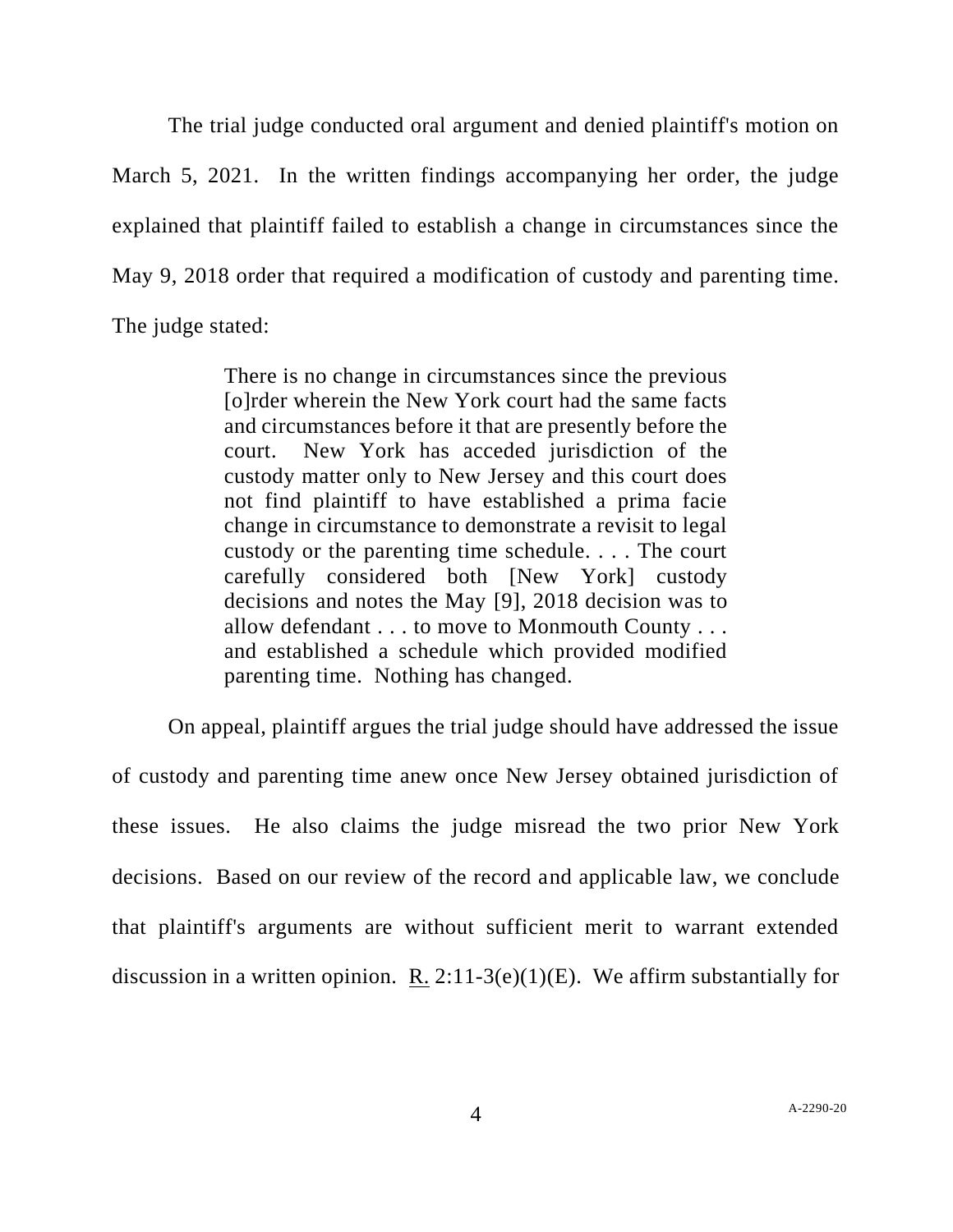the reasons set forth in the judge's thorough findings. We add the following brief comments.

The scope of our review of the Family Part's order is limited. We owe substantial deference to the Family Part's findings of fact because of that court's special expertise in family matters. Cesare v. Cesare, 154 N.J. 394, 411-12 (1998). As a result, "the opinion of the trial judge in child custody matters is given great weight on appeal." Terry v. Terry, 270 N.J. Super. 105, 118 (App. Div. 1994). Thus, "[a] reviewing court should uphold the factual findings undergirding the trial court's decision if they are supported by adequate, substantial and credible evidence on the record." MacKinnon v. MacKinnon, 191 N.J. 240, 253-54 (2007) (alteration in original) (quoting N.J. Div. of Youth & Fam. Servs. v. M.M., 189 N.J. 261, 279 (2007)).

While we owe no special deference to the judge's legal conclusions, Manalapan Realty v. Twp. Comm. of Manalapan, 140 N.J. 366, 378 (1995), "we 'should not disturb the factual findings and legal conclusions of the trial judge unless . . . convinced that they are so manifestly unsupported by or inconsistent with the competent, relevant and reasonably credible evidence as to offend the interests of justice' or when we determine the court has palpably abused its discretion." Parish v. Parish, 412 N.J. Super. 39, 47 (App. Div. 2010) (quoting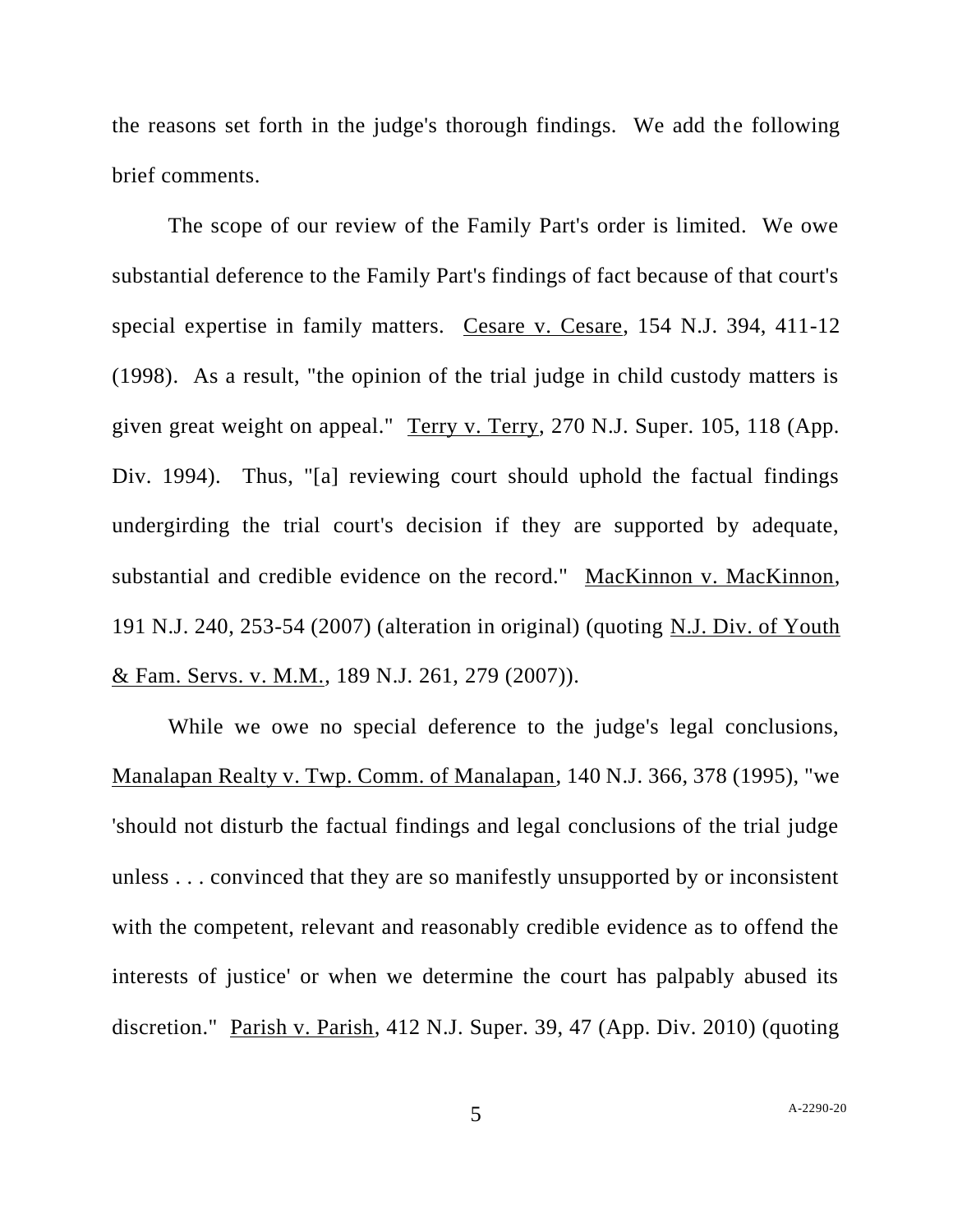Cesare, 154 N.J. at 412). We will reverse the judge's decision "[o]nly when the trial court's conclusions are so 'clearly mistaken' or 'wide of the mark' . . . to ensure that there is not a denial of justice." N.J. Div. of Youth & Fam. Servs. v. E.P., 196 N.J. 88, 104 (2008) (quoting N.J. Div. of Youth & Fam. Servs. v. G.L., 191 N.J. 596, 605 (2007)).

Plaintiff's arguments concerning the March 5, 2021 order reveal nothing "so wide of the mark" that we could reasonably conclude the order constituted "a denial of justice." In New Jersey, a party who seeks to modify an existing custody or parenting time order must meet the burden of showing changed circumstances and that the arrangement is no longer in the best interests of the child. Finamore v. Aronson, 382 N.J. Super. 514, 522-23 (App. Div. 2006). The issue is "two-fold and sequential." Faucett v. Vasquez, 411 N.J. Super. 108, 127 (App. Div. 2009).

Plaintiff did not meet this burden. While he may be dissatisfied with the decisions rendered by the New York courts, he failed to show any change of circumstances following those decisions that would warrant the modifications in custody and parenting time he sought. The judge's written findings are supported by substantial credible evidence in the record and, in light of that, her legal conclusions are unassailable.